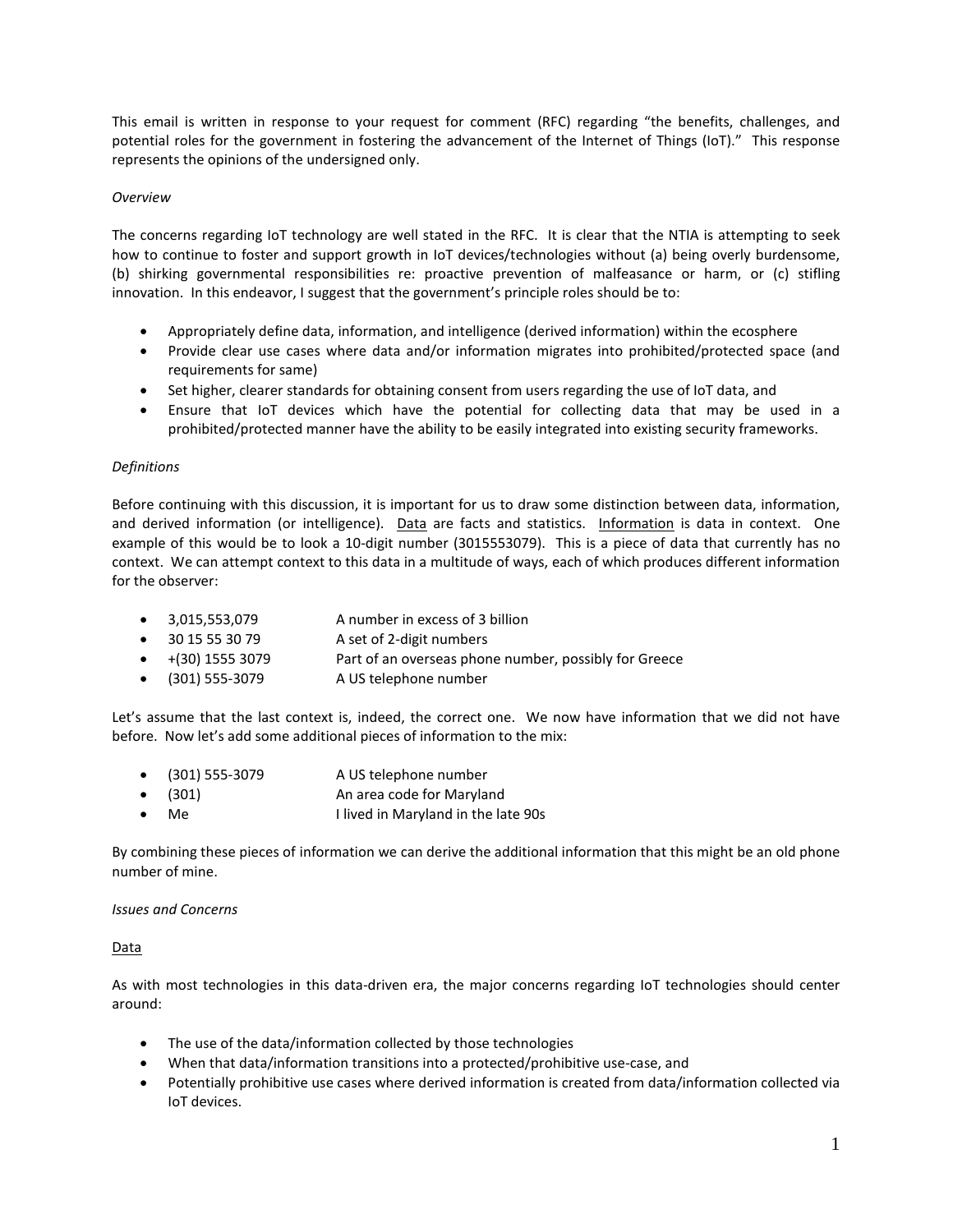Some relevant (and not too farfetched) examples are as follows:

- 1. The simplest example centers around biometric/activity data collected in personal fitness tracking devices worn by millions today. While the activity tracker tracks my heart rate for my own personal fitness needs, what happens when a paramedic uses that heartrate tracker in an emergency situation to monitor a patient's vital signs as a caregiver administers treatment? The activity tracker itself is not considered a medical device (nor should it be, in my opinion); however the data obtained from that medical device may transition into use for medical purposes in real time. Does this impose a need for additional protections/control over that data?
- 2. A use case flowing from the aforementioned example would be whether or not a medical company might request the cloud-stored biometric data initially collected from this same activity tracker to help diagnose a patient that is no longer able to communicate on his/her own. Is this allowable? If so, does this potentially place the biometric data into the realm of Protected Health Information and force the device developer into complying with the related regulations (such as HIPAA, HITECH)? Do the devices themselves need to be certified by an independent or governmental body to ensure the collected data is accurate — especially as life and death decisions are made based on the collected data?
- 3. Can data from my activity tracker be sold to an insurance company and used to make coverage decisions?
- 4. My favorite example is the one I refer to as the "Joker Toxin" example (see <https://www.youtube.com/watch?v=mXV9I9okrNs> for an explanation as to why I use this title). Is there a use case where combining the freely given data from a multitude of IoT devices creates relatively "toxic" derivative information on a subject which must meet higher standards of protection?
- 5. The amount of data generated via a plethora of IoT devices can create a holistic surveillance picture on an individual. Are we, for example, comfortable with the idea that a surveillance effort that compromises the wireless network of a suspect now potentially provides access to more and more information from the suspect and his/her activities? While clearly a surveillance operation of this sort would be minimally invasive, is the amount (and type) of data so excessive that it merits additional considerations before authorizing the operation?

Identifying potentially toxic use cases, determining which such use cases transition data into a protected space, and placing appropriate (yet minimally restrictive) controls around IoT-collected data is an effective and appropriate role for a government entity — and solves a problem that reaches well beyond IoT devices.

#### Consent

We have entered an age where both consumers and retailers are striving for personalization. In order to meet this demand, consumers are increasingly willing to part with their data… which retailers/businesses are increasingly eager to consume/analyze. The argument most often made when questions are raised around use of data is that the consumer has consented to the use via the end user license agreement (EULA). While this provides a level of legal protection on the part of the corporation, is has been widely shown that most users do not read the EULAs presented to them. With the continual disclosure of data that is occurring, there is a risk of consumer backlash if "toxic" derivative information is released/disclosed from otherwise mundane IoT-collected data. The industry should be pushed to clearly disclose  $-$  in simple terms that are easy to digest  $-$  exactly what data is collected, how the data collected will and will not be used, and with whom the collected data will be shared.

#### **Security**

Your RFC appropriately pointed out the challenges regarding security that exist within small, innovative companies. Placing a plethora of security controls on IoT manufacturers is not realistic, nor will it foster the innovation that